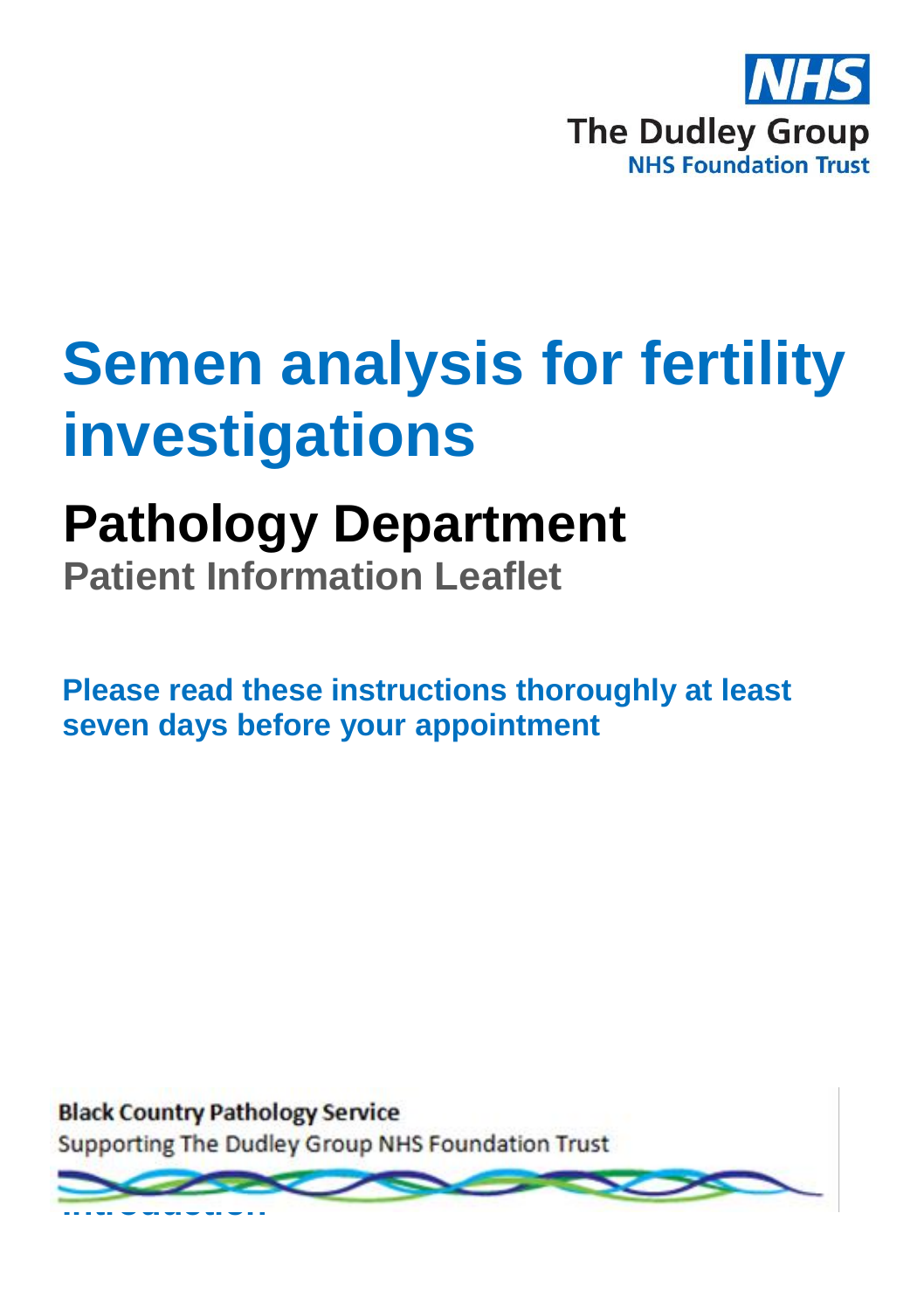Your consultant or GP must provide you with a completed request form with the following information:

- Your details full name, date of birth and address.
- The requesting doctor's name and type of specimen.
- Clinical details to include a reason for the analysis e.g. fertility, vasectomy reversal. **Important:** your sample will not be examined without a request form.

Once you have this you will need to telephone the Cellular Pathology Laboratory at New Cross Hospital on **01902 695287** between 9am and 5pm, Monday to Friday, to arrange an appointment time for you to bring your sample to the department. New Cross Hospital manages all semen analysis appointments for Russells Hall Hospital. To ensure confidentiality, appointments can only be made by the person stated on the request form.

If later you know you will not be able to attend your appointment, please call the above number to cancel or re-arrange it. Missed appointments increase our waiting times.

### **Is there anything that may affect my results?**

Failure to follow the collection guidance can seriously affect semen analysis results. If you have not followed the recommendations exactly, contact the laboratory and cancel your test. We will offer you a new appointment as soon as possible.

#### **What if I wish to comment on the service?**

We aim to provide a high quality service. If you have any complaints, comments or suggestions then you can raise them directly with the Department by writing to:

The Quality Manager, Black Country Pathology Services, Pathology Dept., Royal Wolverhampton NHS Trust, New Cross Hospital, Wolverhampton WV10 0QP

To help us improve our service we do run occasional patient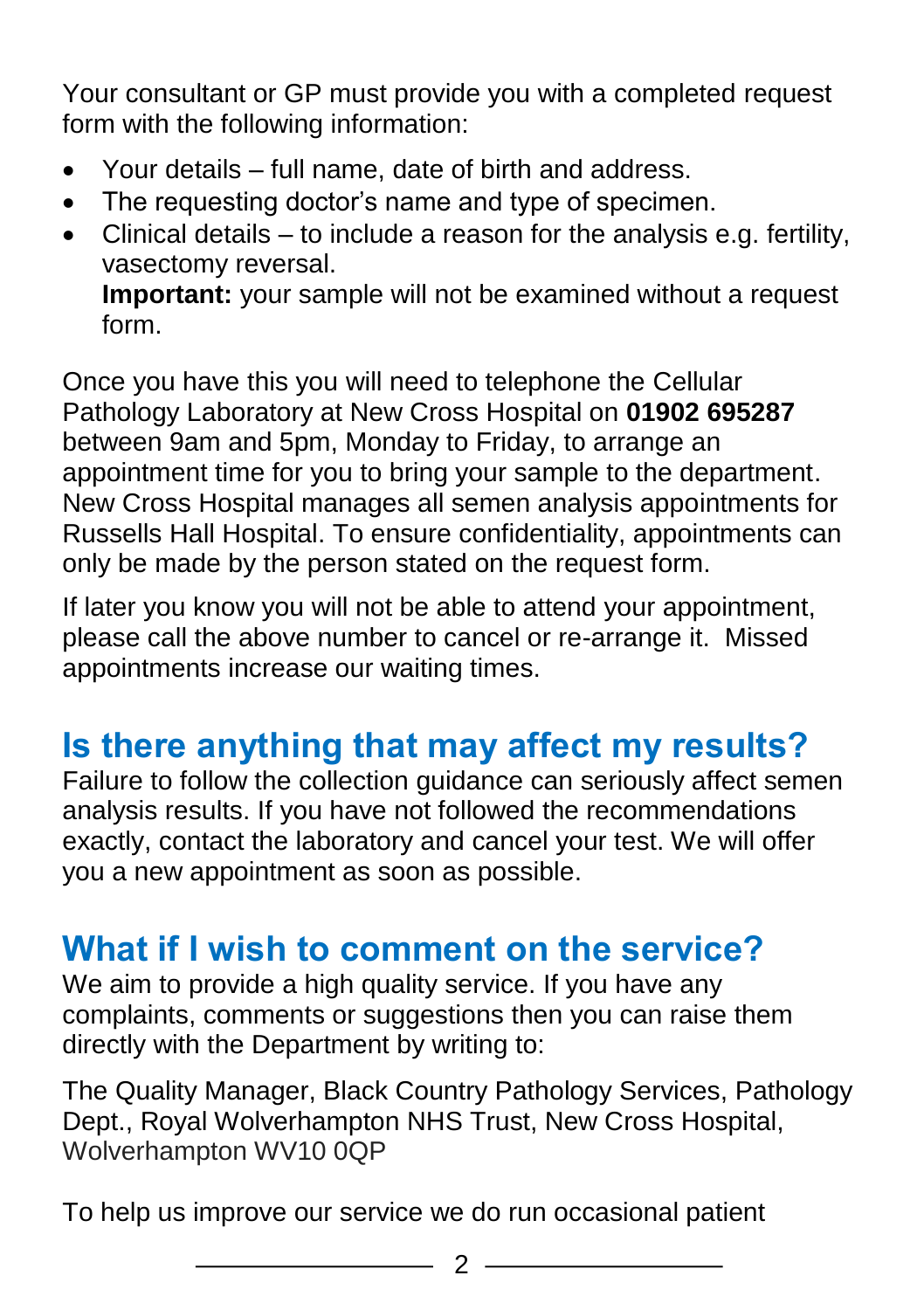satisfaction surveys, so you may be asked to complete a questionnaire for us when you attend the laboratory.

### **What do I do to collect the sample?**

It is important to note that there are no facilities for samples to be produced at the Cellular Pathology Laboratory and it must therefore be collected before coming to the Pathology Department.

The sample must be collected into a sterile, screw-capped 70ml container provided by the requesting doctor or alternatively you can collect one from Pathology Department reception at Russells Hall Hospital.

- Before you produce the semen sample, you must not have sex or ejaculate for two days before; otherwise there may be immature sperm in the sample. Also, the sample should not be collected more than seven days after sex or ejaculation; otherwise it may show a lot of dead sperm in the sample.
- Our laboratory investigation must be performed **within one hour of collection,** and therefore the sample must be produced no more than an hour before your appointment time.
- The specimen must be obtained by masturbation, and the entire sample must be collected directly into the container provided. **Do not** use a condom as they contain spermicide (a sperm-killing agent). Any problems producing a sample by masturbation must be discussed with your consultant or GP.
- Label the specimen container with your name and the date and time of collection. Use the sterile container provided – other containers are not acceptable as they may kill sperm. Do not open the container until you are ready to produce the sample.
- Ensure the cap is screwed down firmly, place it in the bag attached to the request form and then seal the bag.
- During transit to the laboratory to drop the sample off, make sure it is kept warm (body temperature), either in an inside pocket or against the skin, as a drop in temperature may kill the sperm.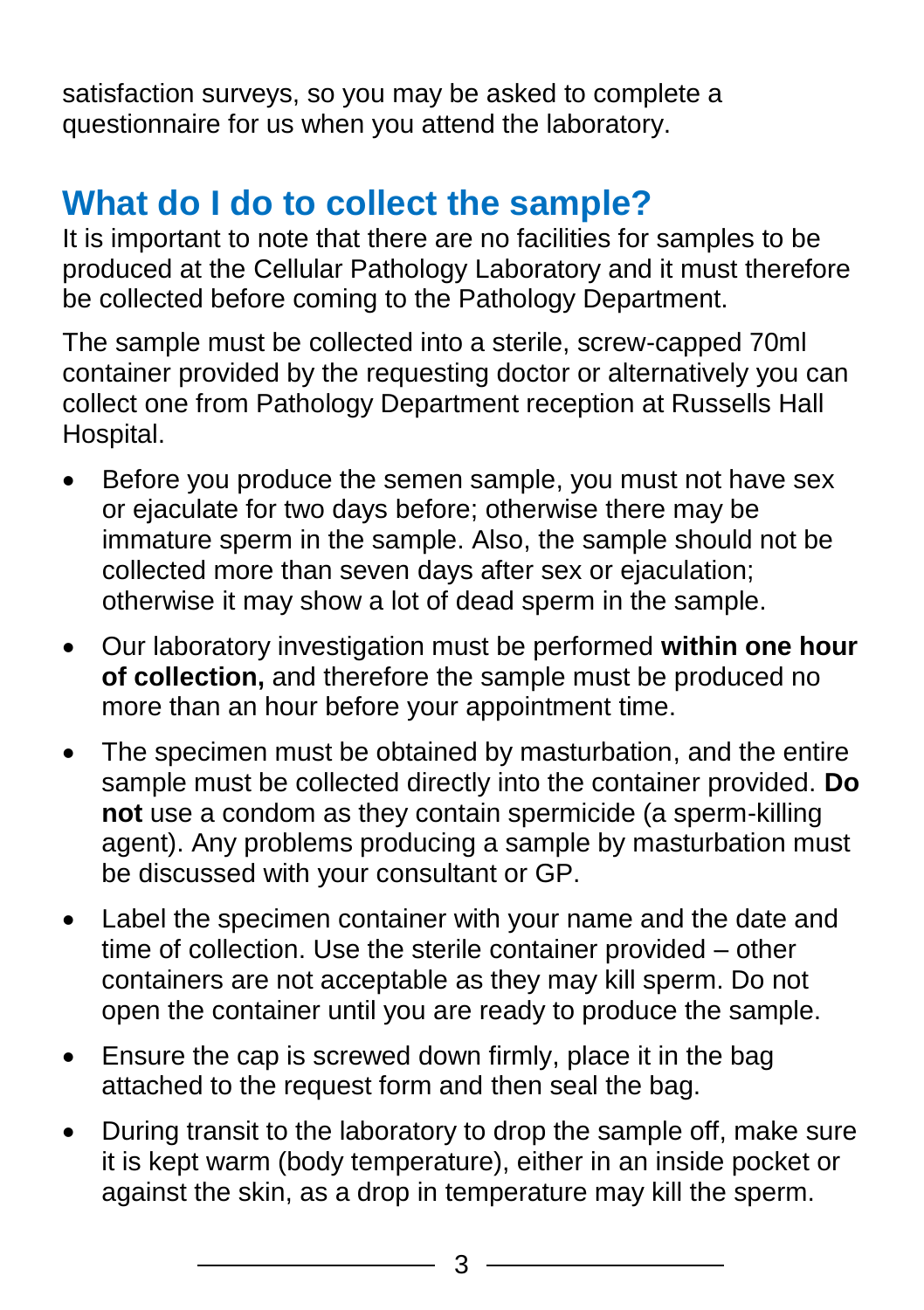- Bring your sample (within one hour of collection) with the request form to the Pathology Laboratory reception, First Floor, West Wing, Russells Hall Hospital.
- The receptionist will call a member of staff from the Cellular Pathology Department who will meet you in reception to receive the sample from you and check that all the details required have been given. This should take no longer than a few minutes.

**Do not hand over your sample to any other member of staff or leave it on the reception desk without speaking to the receptionist.**

**Please note: if you do not adhere to the guidance given or attend without an appropriate request form from your doctor, then your specimen will be rejected.**

#### **What will my sample be examined for?**

Your sample will be examined for:

- **Appearance**
- **Volume**  therefore the sample should be from a single ejaculate.
- **Motility**  this is an assessment of the progression of the sperm (how well the sperm move). This is why the sample must be fresh and arrive at the laboratory within one hour of collection as any delay in transit or a drop in temperature could affect the motility and vitality (how lively the sperm are).
- **Sperm concentration** this is an accurate determination of the number of sperm in one millilitre of semen. The first part of the ejaculate is rich with sperm and this is why it is important to ensure the whole of the sample has been collected.
- **Morphology** this is an assessment of the shape and size of the sperm to assess the number of 'normal' sperm.

Semen quality is difficult to assess on a single sample and has to be interpreted together with clinical information so it is not unusual to be asked to provide a repeat sample.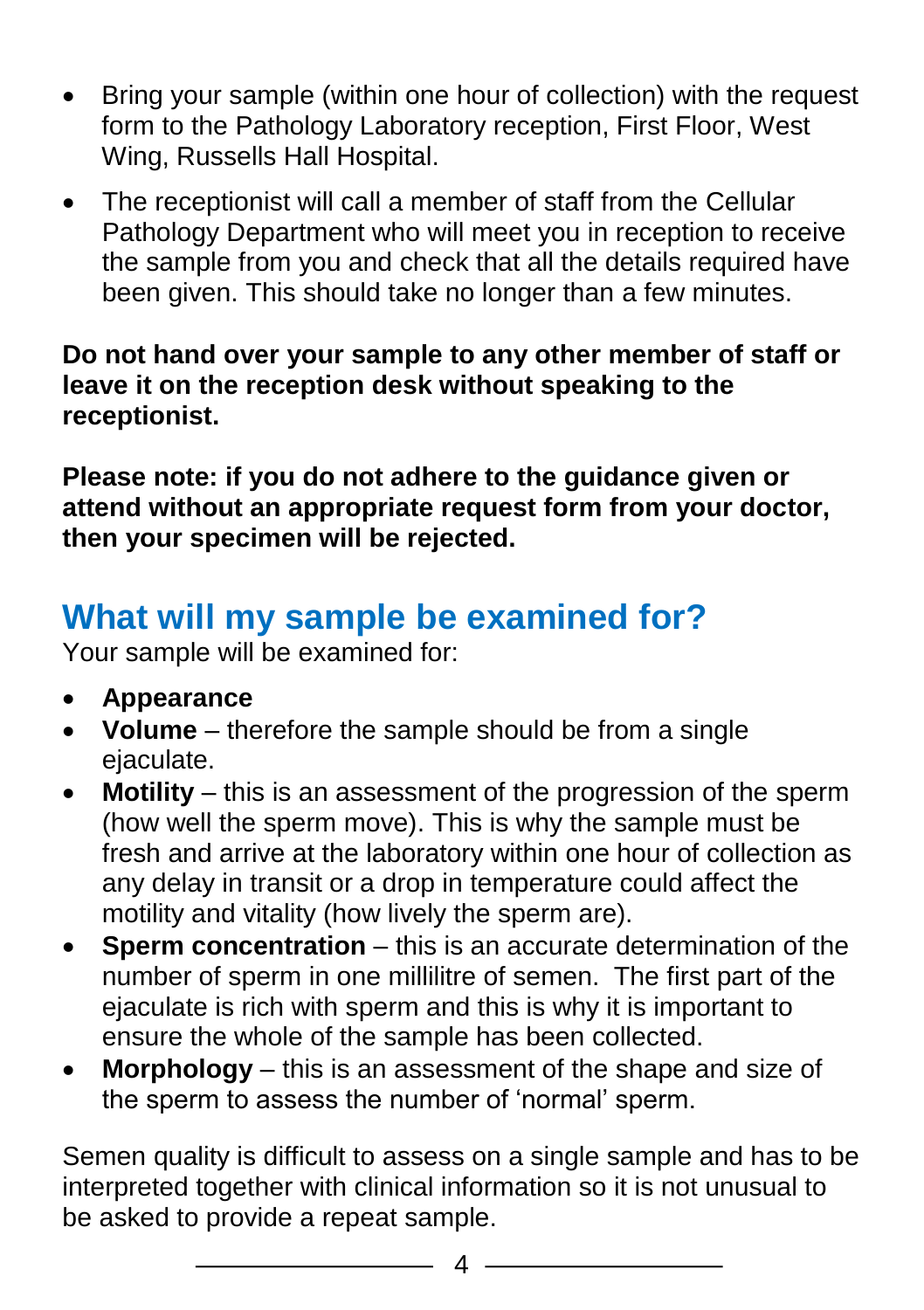Samples will not be examined if:

- There is no accompanying request form.
- There has been a delay of more than one hour between collection of the sample and receipt in the laboratory.
- The complete sample has not been collected.
- If abstinence is outside of the recommended quidelines for the test (48 hours – seven days).
- The sample has leaked in transit.
- The specimen is received in an unsuitable container. The containers issued have been tested for toxicity prior to distribution as part of our quality assurance. Therefore, other containers may affect the results.

#### **How do I get to the Pathology Department?**

Details of how to get to Russells Hall Hospital are on our website [www.dgft.nhs.uk](http://www.dgft.nhs.uk/)

#### **Directions to Pathology**

Arrive at Russells Hall Hospital main reception. Walk past the restaurant and from the main corridor, access the lift or stairs (to the left of the lift). Make your way to the first floor, turn right as you exit the lift or stairs and proceed along to the very end of the corridor. Here you will find the Pathology reception.

#### **How do I get my results?**

The results will be issued to the requesting GP or consultant. Please allow seven to 10 working days before you contact them.